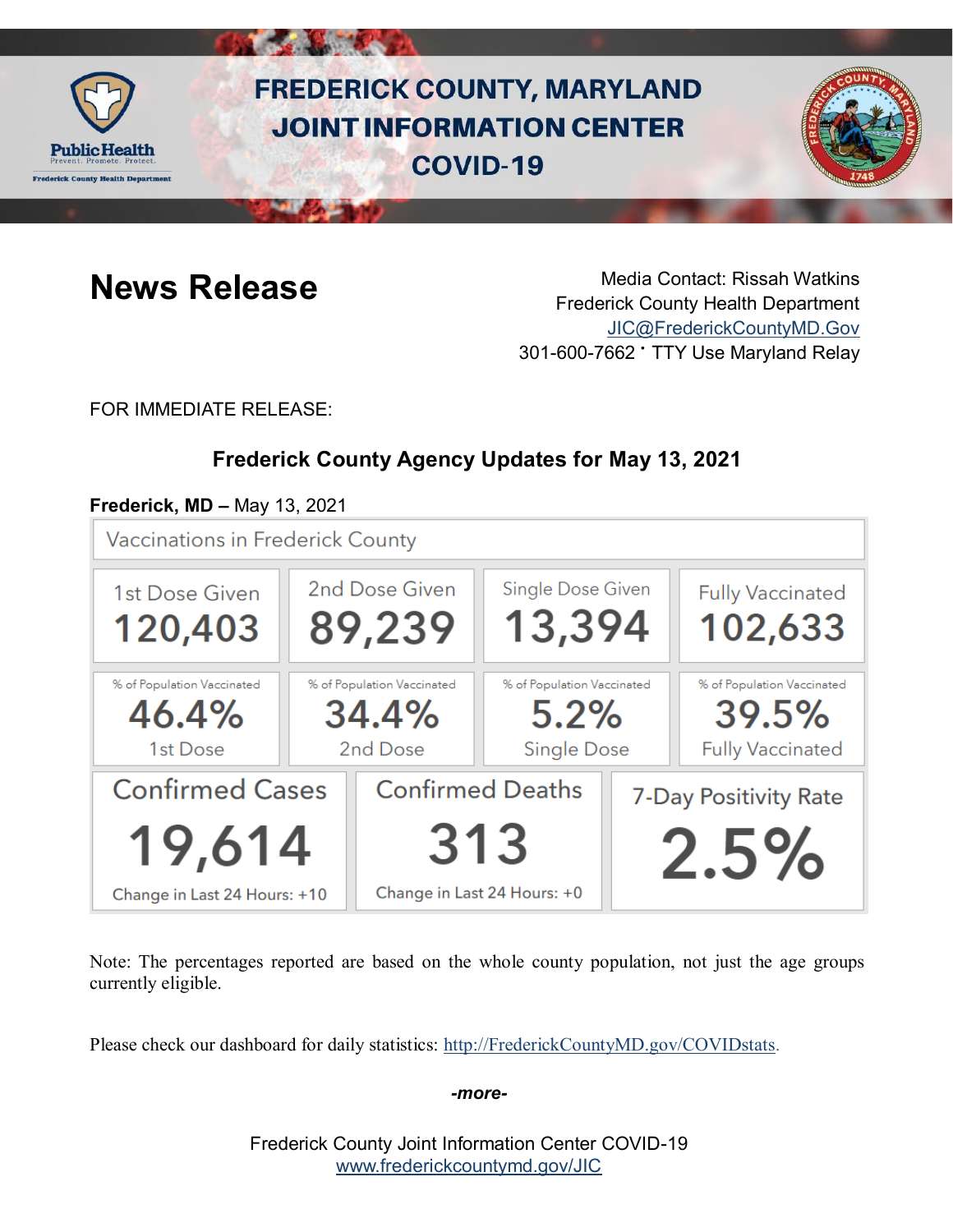

#### **Page 2/JIC**

#### Maryland State Updates

**Pfizer for 12-15 year olds:** The Maryland Department of Health strongly supports use of the Pfizer-BioNTech vaccine in adolescents 12 to 15 years of age, and encourages providers to make appointments available to this population immediately.

COVID-19 vaccines for adolescents aged 12 to 15 are available currently at the following locations:

- 11 of Maryland's mass vaccination sites. No appointment is required, although Marylanders can book an appointment to guarantee a time slot.
- 300 pharmacies across the state. Schedule an appointment at the location most convenient for your adolescent.



Visit [http://COVIDvax.Maryland.gov](http://covidvax.maryland.gov/) to find a comprehensive directory and book appointments. Learn more:<http://bit.ly/Pfizer12to15>

**Occupancy Limits:** Governor Hogan lifts capacity limits on indoor and outdoor venues, all remaining restrictions on indoor and outdoor dining as of May 15. Frederick County is following the state.

EFFECTIVE SATURDAY, MAY 15:

- INDOOR AND OUTDOOR VENUES. Indoor and outdoor venues may resume normal operations. All remaining capacity restrictions will be lifted on all indoor entertainment venues and conventions, and all outdoor entertainment, art, and sports venues, including all ticketed events.
- INDOOR AND OUTDOOR DINING. Restaurants and bars may resume normal operations, as all remaining capacity and distancing restrictions and all other limits will be lifted on indoor and outdoor dining.

[Read the updated executive order.](https://urldefense.com/v3/__https:/lnks.gd/l/eyJhbGciOiJIUzI1NiJ9.eyJidWxsZXRpbl9saW5rX2lkIjoxMDQsInVyaSI6ImJwMjpjbGljayIsImJ1bGxldGluX2lkIjoiMjAyMTA1MTIuNDAzODEyMjEiLCJ1cmwiOiJodHRwczovL2dvdmVybm9yLm1hcnlsYW5kLmdvdi93cC1jb250ZW50L3VwbG9hZHMvMjAyMS8wNS9TY2FubmVkLWZyb20tYS1YZXJveC1NdWx0aWZ1bmN0aW9uLVByaW50ZXItNzYucGRmIn0.0qDALEXMhGgzB6nn-aSHjUsrAF3saE4CqyjiMnsMuBY/s/527545982/br/106284114562-l__;!!I2-OFBIJoQBJqqeup9g!WZA77W31hNpTLFv8G7T7PZrT2fvaa3iiCdZTfTwsp6ZXPJQ33NSGYSx1gsXm2-0GDVeAl1lNljs$) [Read the updated Maryland Department of Health guidance for food establishments.](https://urldefense.com/v3/__https:/lnks.gd/l/eyJhbGciOiJIUzI1NiJ9.eyJidWxsZXRpbl9saW5rX2lkIjoxMDUsInVyaSI6ImJwMjpjbGljayIsImJ1bGxldGluX2lkIjoiMjAyMTA1MTIuNDAzODEyMjEiLCJ1cmwiOiJodHRwczovL3BocGEuaGVhbHRoLm1hcnlsYW5kLmdvdi9Eb2N1bWVudHMvTk9USUNFJTIwLSUyMEZvb2QlMjBTZXJ2aWNlLCUyMFJldGFpbCwlMjBhbmQlMjBQZXJzb25hbCUyMFNlcnZpY2UlMjBFc3RhYmxpc2htZW50cy5wZGYifQ.gWkUD77YmmFqq2CcExSCbcrFRq971XCKCn2omQTq4SE/s/527545982/br/106284114562-l__;!!I2-OFBIJoQBJqqeup9g!WZA77W31hNpTLFv8G7T7PZrT2fvaa3iiCdZTfTwsp6ZXPJQ33NSGYSx1gsXm2-0GDVeAW6jDKTE$)

INDOOR MASK MANDATE TO EXPIRE AFTER THE STATE ACHIEVES 70% OF MARYLAND ADULTS VACCINATED. The governor announced that the state's indoor mask mandate will be lifted as soon as 70% of Maryland adults receive at least one dose of a COVID-19 vaccine—the national goal set by President Biden. Yesterday, the state officially [surpassed](https://governor.maryland.gov/2021/05/11/vaccine-milestone-65-of-maryland-adults-have-received-at-least-one-dose/) the milestone of vaccinating more than 65% of adults.

*-more-*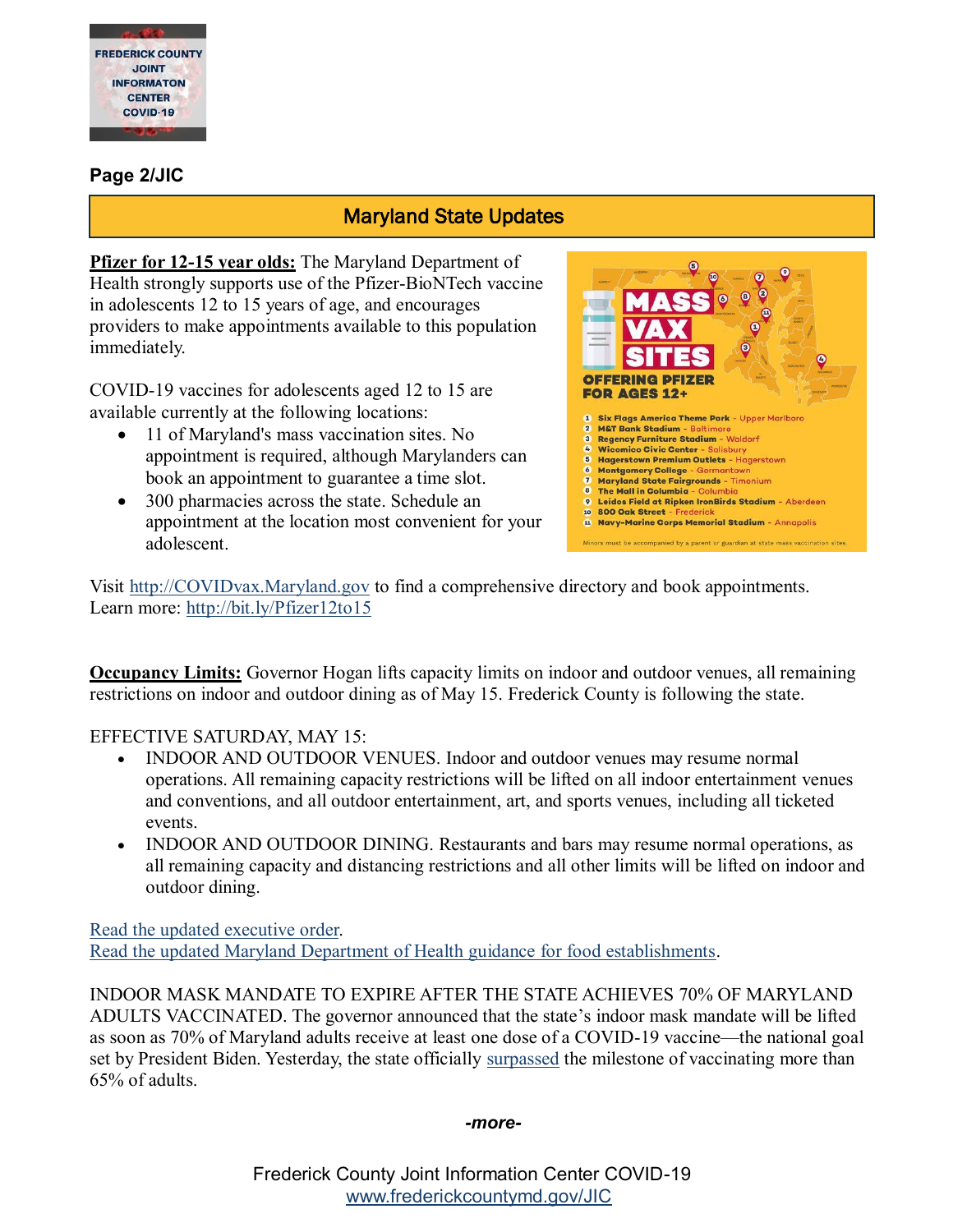

#### **Page 3/JIC**

# Currently Eligible in Maryland and Frederick County

All Marylanders 12 and older are eligible to get a COVID-19 vaccination. **Please note that only Pfizer is authorized for people 12-17 years old. Children must be accompanied by a parent or guardian.**

### Frederick Vaccination Update

Frederick County Health Department has clinics in a variety of locations throughout the county. This list can be found at [http://frederickcountymd.gov/covidvaccine.](https://t.co/Kpu8oYothe?amp=1) Recurring clinics are listed below:

| <b>Day</b>       | <b>Time</b>     | <b>Location</b>                                                                                  | <b>Type of Vaccine</b>  |
|------------------|-----------------|--------------------------------------------------------------------------------------------------|-------------------------|
| <b>Mondays</b>   | $1-4$ pm        | Fredericktowne Mall parking lot by<br>Warehouse Cinema 1317 W Patrick<br>St, Frederick, MD 21702 | Moderna 18+             |
| <b>Tuesdays</b>  | $4-7$ pm        | Wayman AME Church 9940 Liberty Rd.<br>Frederick, MD 21701                                        | Moderna 18+             |
| Wednesdays       | $4pm-7pm$       | 800 Oak Street, Frederick, MD 21703<br>(entrance off Himes Ave. directions).                     | Pfizer 12+, Moderna 18+ |
| <b>Thursdays</b> | $4$ pm - $7$ pm | 800 Oak Street, Frederick, MD 21703<br>(entrance off Himes Ave. directions).                     | Pfizer 12+, Moderna 18+ |
| <b>Thursdays</b> | 4pm-7pm         | Hillcrest Community Center - 1150 Orchard<br>Terrace, Frederick MD, 21703                        | Moderna $18+$           |
| <b>Fridays</b>   | $10am-1pm$      | 800 Oak Street, Frederick, MD 21703<br>(entrance off Himes Ave. directions).                     | Pfizer 12+, Moderna 18+ |
| <b>Saturdays</b> | 10am-1pm        | 800 Oak Street, Frederick, MD 21703<br>(entrance off Himes Ave. directions).                     | Pfizer 12+, Moderna 18+ |
| <b>Saturdays</b> | $9am-12pm$      | Asbury United Methodist Church - 101 West<br>All Saints Street, Frederick MD, 21701              | Moderna 18+             |

Schedule an appointment by going to [http://frederickcountymd.gov/covidvaccine](https://t.co/Kpu8oYothe?amp=1) or call 301-600-7900 Monday – Friday, 8am-5pm, or call 301-600-7905 for Spanish. Walk-ins will be taken as vaccine supply allows. For a shorter visit and guaranteed vaccination, please schedule an appointment.

For other vaccination locations, go to: <u>covidvax.maryland.gov</u> to find a location near you by zip code. Text 'MdReady' to 898-211 for updates on when appointments become available at state mass vaccination sites. **Call** the COVID-19 Vaccination Support Center—available at **1-855-MDGOVAX** (1- 855-634-6829)—is open seven days a week from 7 a.m. to 10 p.m.

#### *-more-*

Frederick County Joint Information Center COVID-19 [www.frederickcountymd.gov/JIC](https://frederickcountymd.gov/JIC)